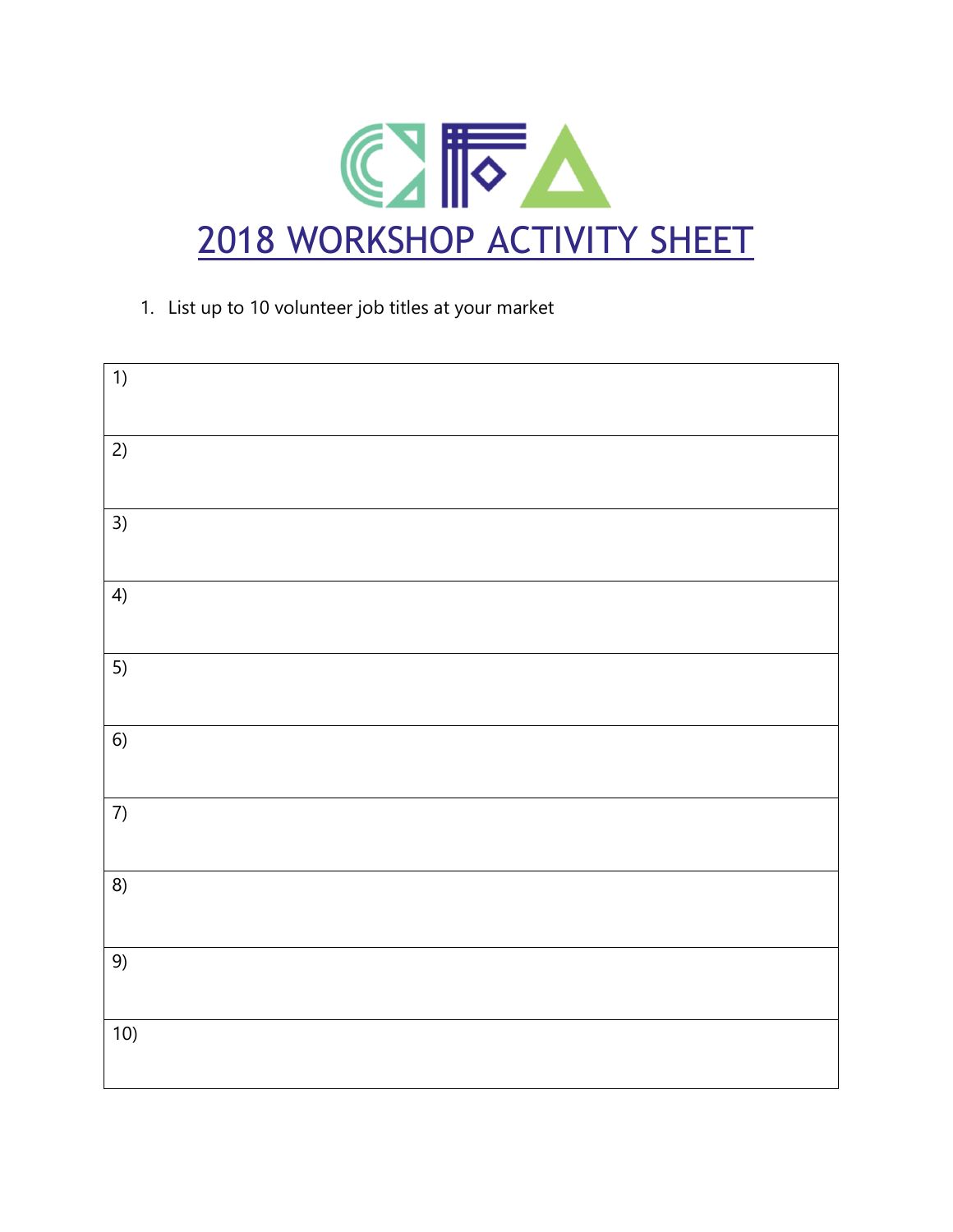| 1)   |  |  |
|------|--|--|
|      |  |  |
| 2)   |  |  |
|      |  |  |
| 3)   |  |  |
|      |  |  |
| 4)   |  |  |
|      |  |  |
| 5)   |  |  |
|      |  |  |
| $6)$ |  |  |
|      |  |  |
| 7)   |  |  |
|      |  |  |
| 8)   |  |  |
|      |  |  |
| 9)   |  |  |
|      |  |  |
| 10)  |  |  |
|      |  |  |

## 2. Write a description for each of the job positions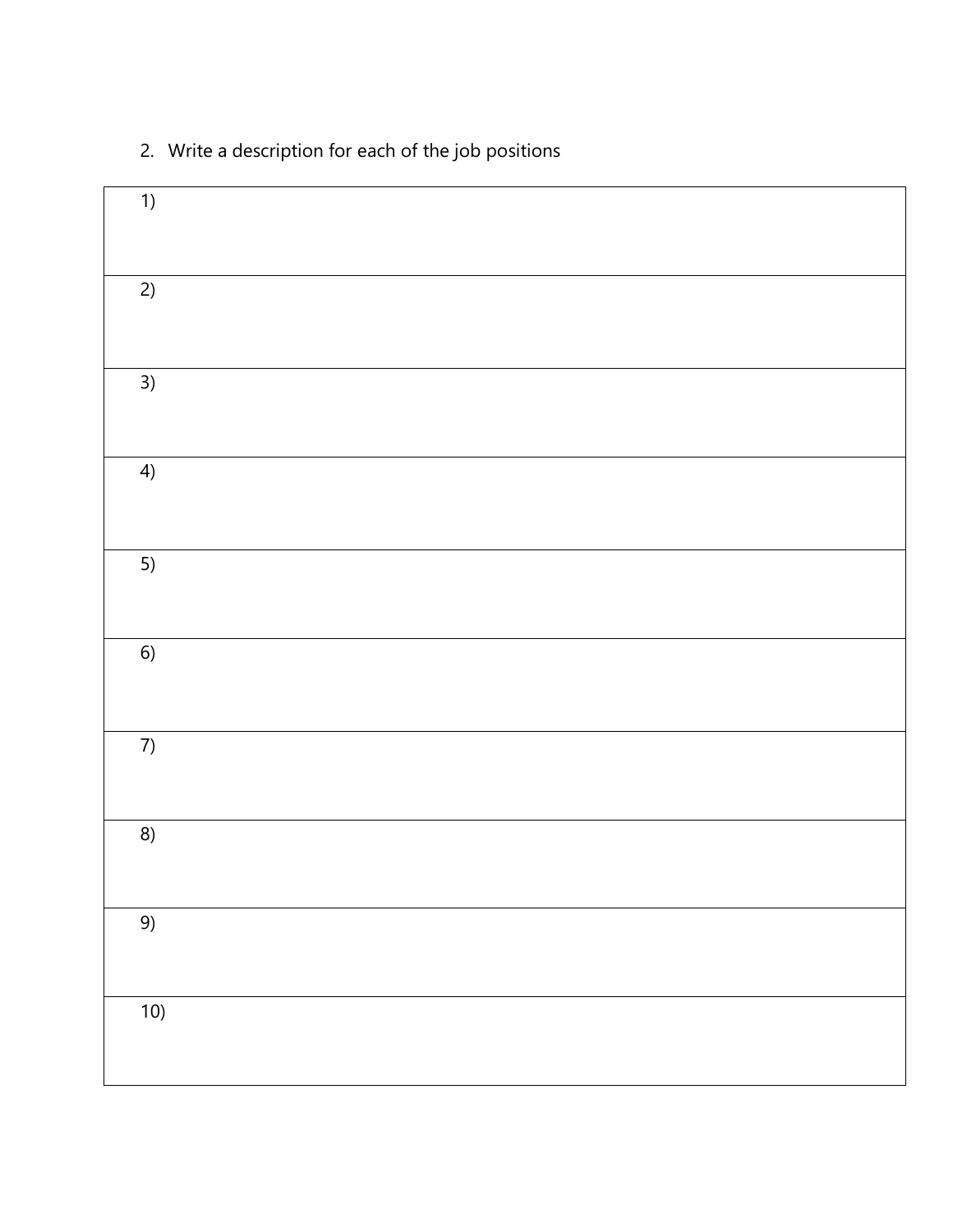| 1)               |  |  |
|------------------|--|--|
| 2)               |  |  |
| 3)               |  |  |
| 4)               |  |  |
| 5)               |  |  |
| $6)$             |  |  |
| $7)$             |  |  |
| 8)               |  |  |
| 9)               |  |  |
| 10)              |  |  |
| 11)              |  |  |
| 12)              |  |  |
| 13)              |  |  |
| 14)              |  |  |
| $\overline{15)}$ |  |  |
| 16)              |  |  |
| 17)              |  |  |
| 18)              |  |  |
| 19)              |  |  |
| 20)              |  |  |

3. Make a list of all the possible places from which you could recruit and how you will reach potential recruits.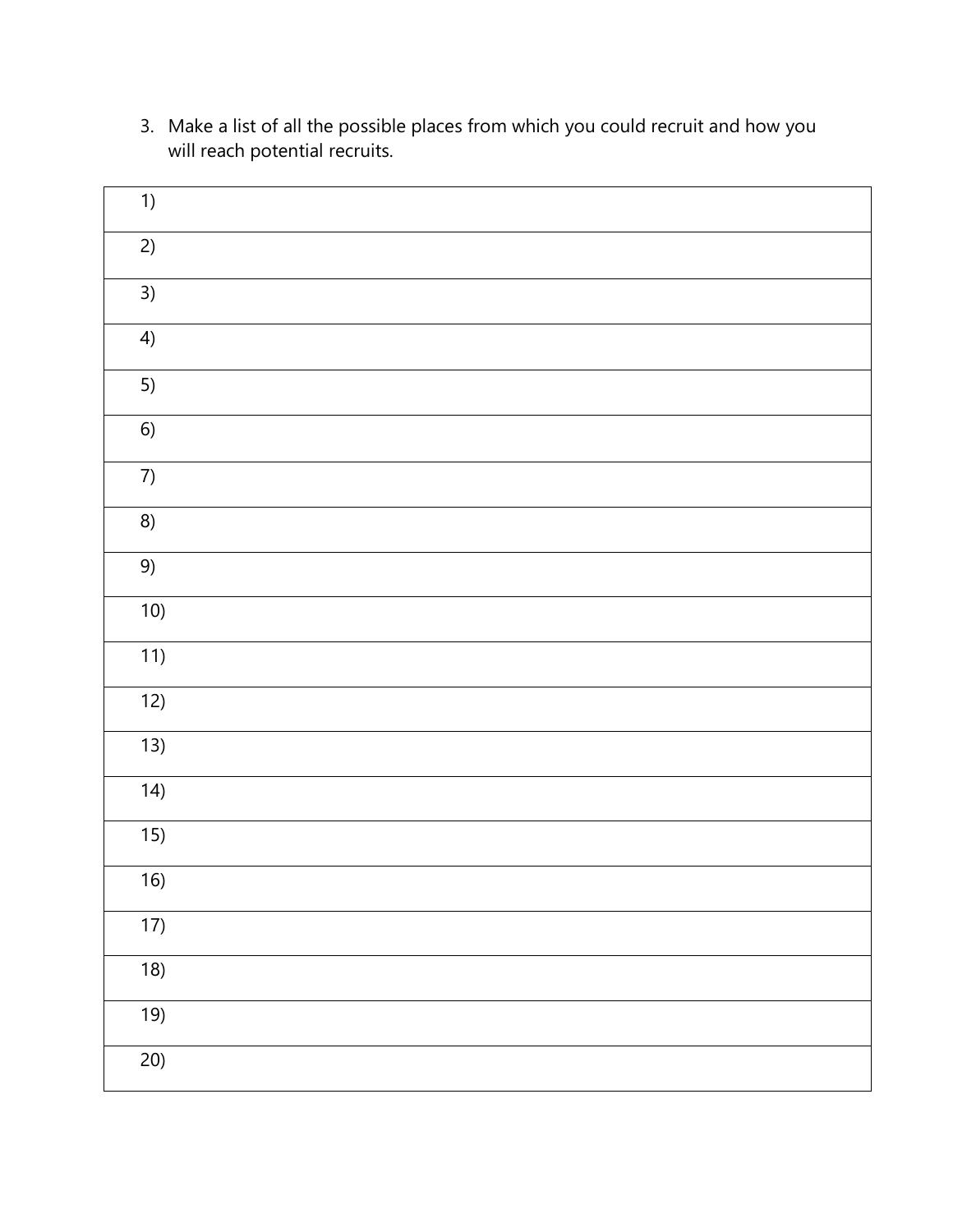- 4. Make a volunteer selection plan. Consider how you will:
- Articulate the needs of the program
- Understand the needs and interests of your volunteers
- Discuss the duties and responsibilities of the position
- Make the appropriate choices of volunteer

5. Sketch out a general volunteer orientation guide. It may include: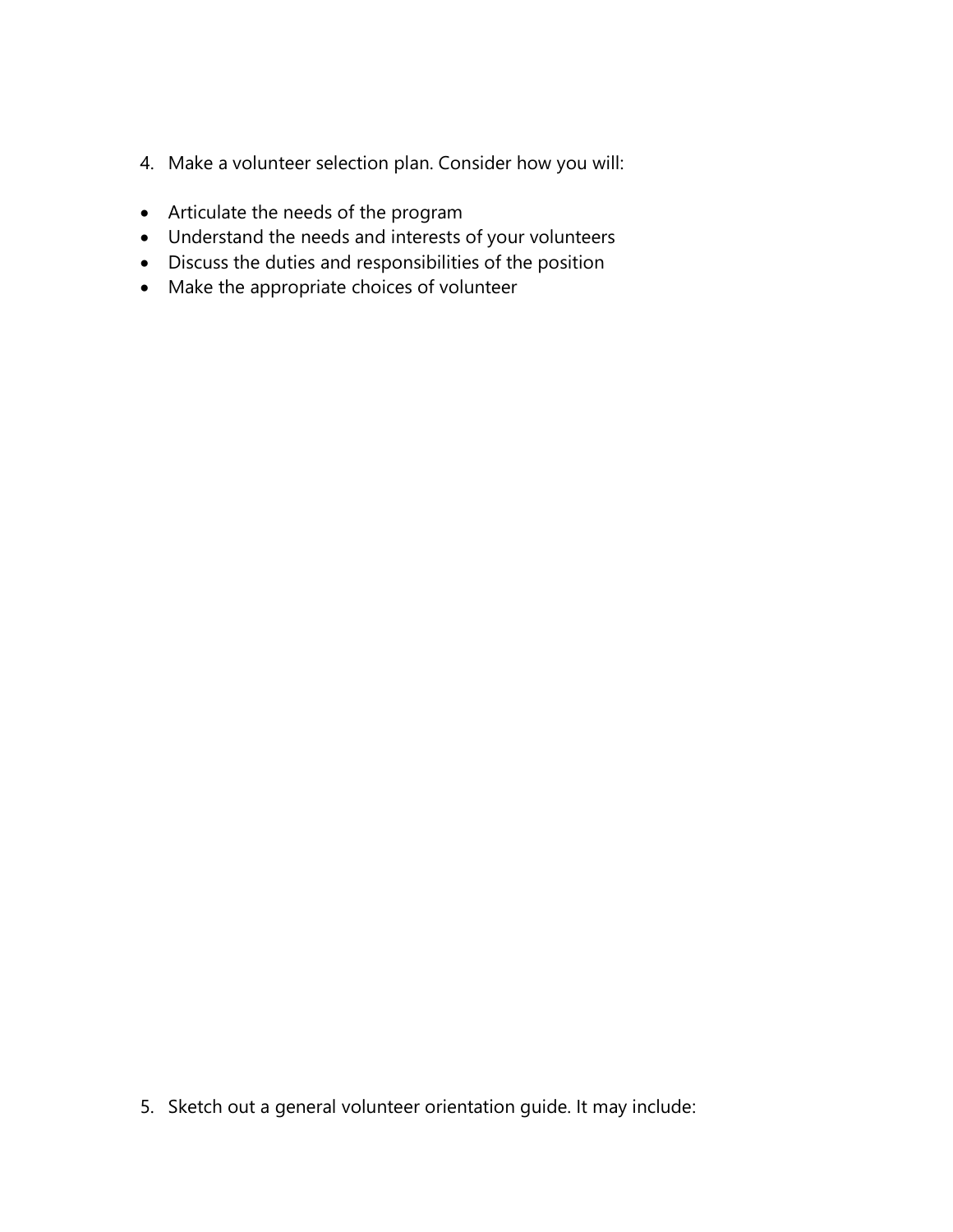- market operations (hours, general rules, etc.)
- the leadership of the market & who their supervisor will be
- the mission or goal of the market and how their job will further the mission.
- a job description & how it affects market operations

6. How will you train your volunteer? (one-on-one or small group discussions, provide written materials, or having a new volunteer "shadow" an experienced person?)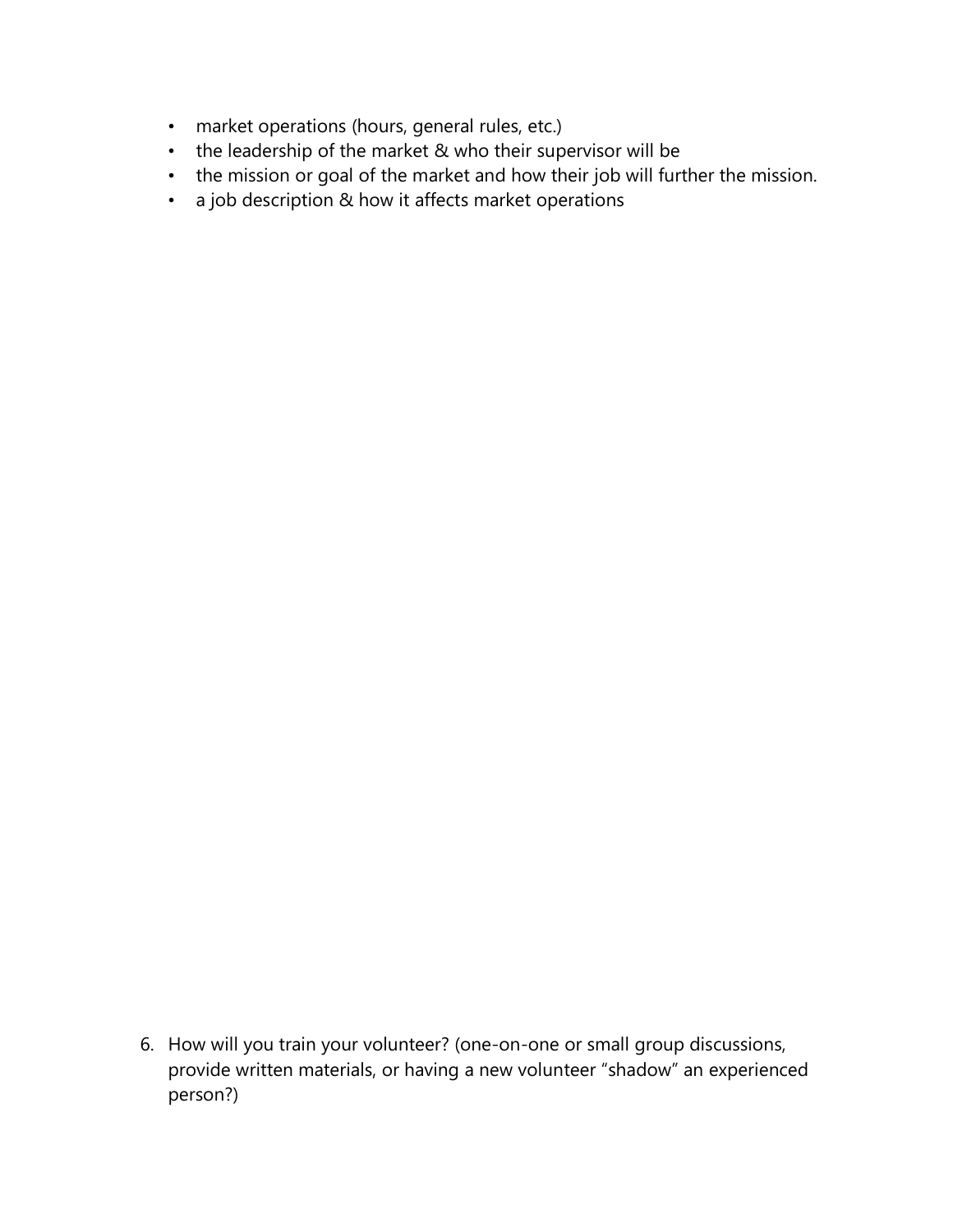7. Sketch out a management plan. Who is the main point person who will oversee the volunteer's work? If there is a problem with performance, how will you address that?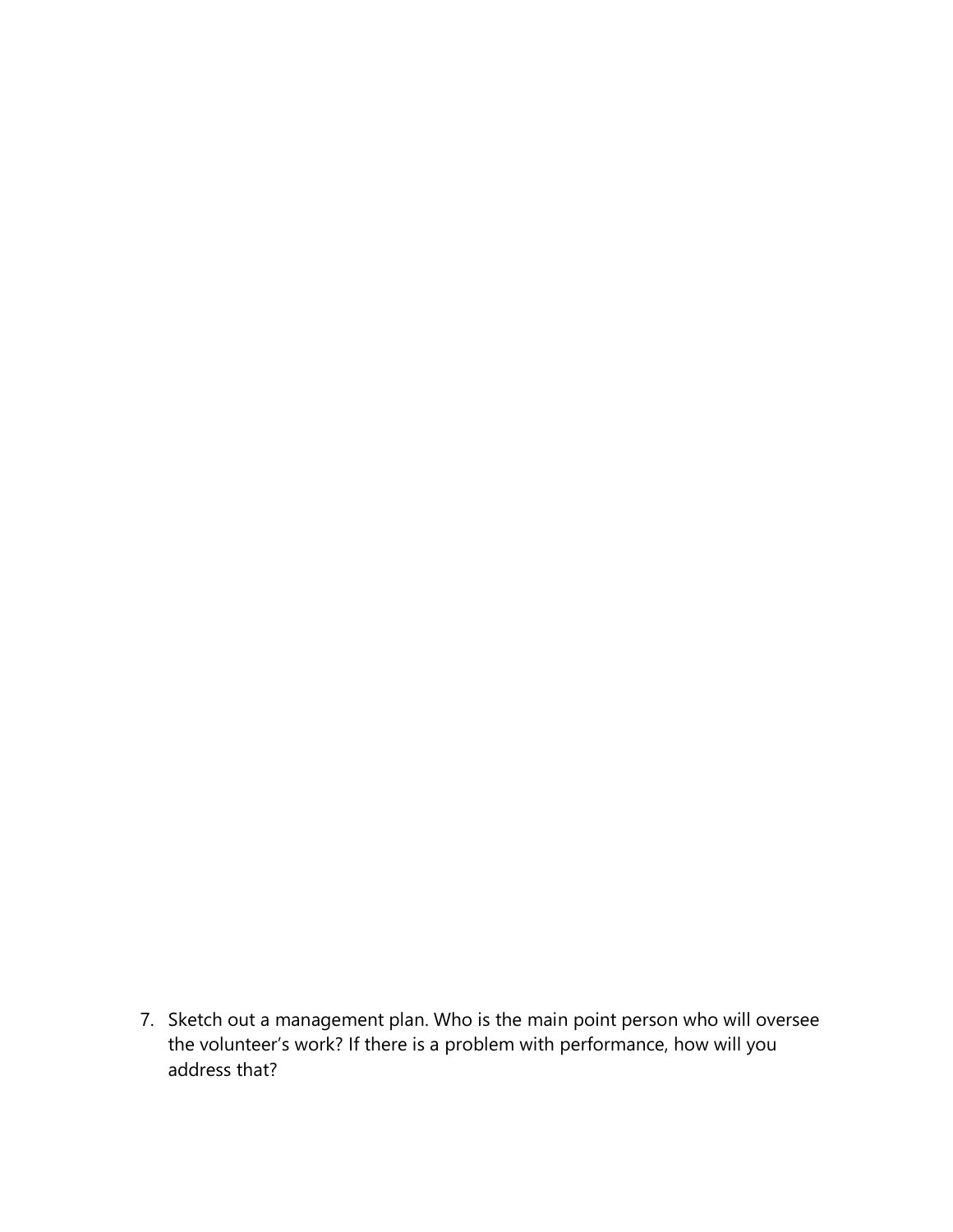8. How will you let your volunteers know they are appreciated?